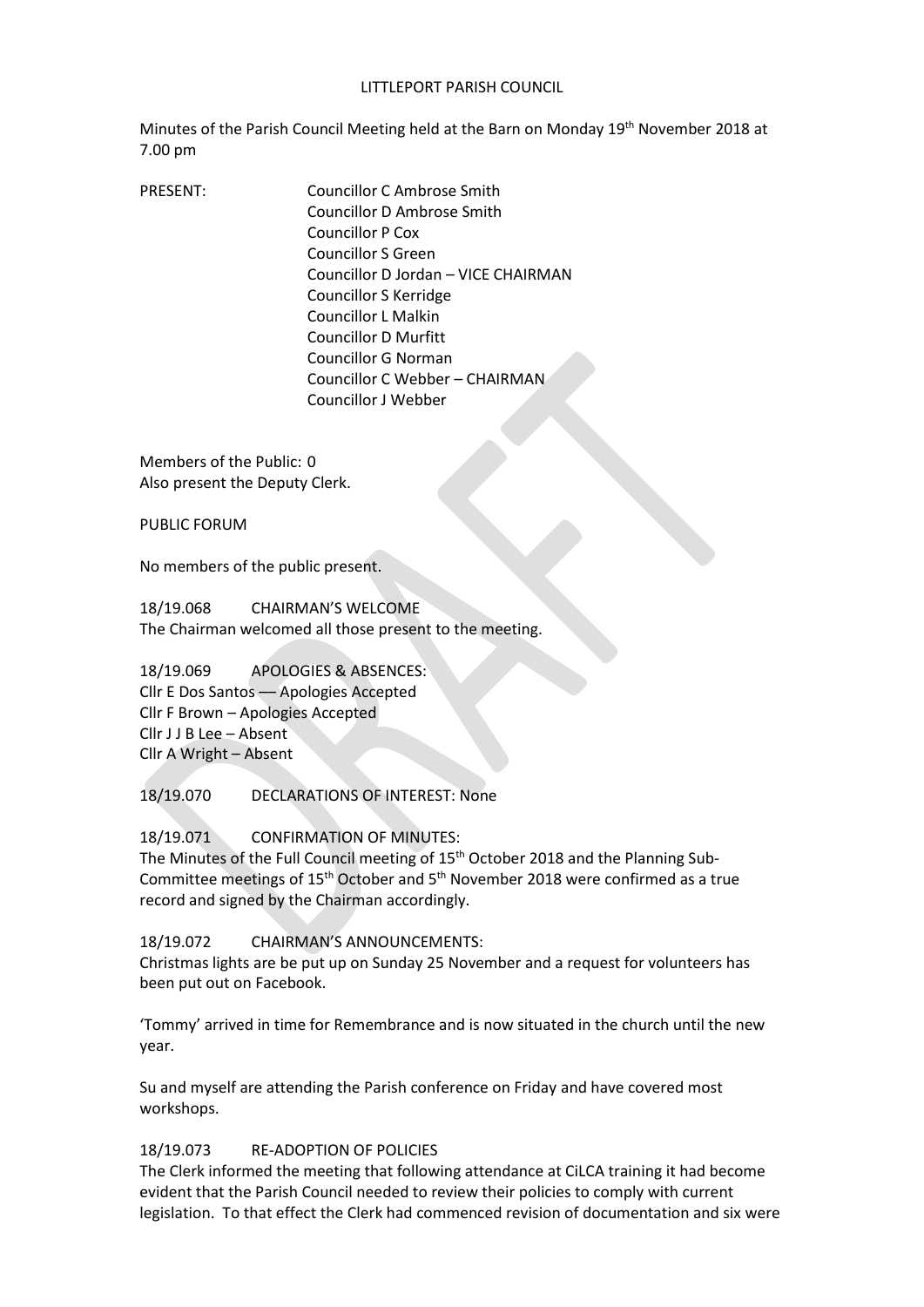provided to this meeting for re-adoption. The Parish Council AGREED to re-adopt the following policies to come into immediate effect with review dates scheduled for November 2019:

Standing Orders (based on NALC model) Financial Regulations (based on NALC model) Publications Scheme (based on ICO model) Equal Opportunities (based on ACAS model) Social Media Policy CCTV Policy

Following re-adoption these documents will be published on the Parish Council's website. Further documentation will be presented to the Parish Council for re-adoption over the next few months.

18/19.074 FINANCE:

074.1 The Financial Statements of the Parish Council were signed by the Chairman as a true representation of the accounts held by the Parish Council.

074.2 **Payments made out of meeting from 15<sup>th</sup> October 2018 to 18<sup>th</sup> November** are listed on the attached spreadsheet for information.

074.3 The following orders for payments were duly authorised:

| Chq NO | Payee                                |   | Amount |  |
|--------|--------------------------------------|---|--------|--|
| 104501 | <b>Compleat Office</b>               | f | 24.95  |  |
| 104502 | Peter Mitchell (Repairs)             | £ | 678.00 |  |
| 104503 | SLCC (Postage & Packing for book)    | £ | 4.80   |  |
| 104504 | <b>Thurlow Nunn</b>                  | £ | 20.39  |  |
| 104505 | The Copier Warehouse                 | £ | 25.06  |  |
| 104506 | <b>Branching Out</b>                 | £ | 80.00  |  |
| 104507 | <b>CGM</b>                           | £ | 536.06 |  |
| 104508 | G Murfet (Cleaning)                  | £ | 88.00  |  |
| 104509 | LVH (Hall hire for Hub)              | £ | 50.00  |  |
| 104510 | S Field (Mileage)                    | f | 20.70  |  |
|        | Rebecca Blakeway-Long (BHD Telephone |   |        |  |
| 104511 | Box)                                 | £ | 240.33 |  |
| 104512 | Richard Todd (BHD Telephone Box)     | £ | 330.48 |  |
| 104513 | Wilson Eadie (BHD Telephone Box)     | £ | 223.96 |  |
| 104514 | Littleport Leisure                   | £ | 364.80 |  |
|        |                                      |   |        |  |

074.4 The Chairman authorised the BACS payments to be made to staff.

## 18/19.075 BUDGET FORECAST/PRECEPT REQUEST

The Clerk presented the proposed budget and proposed precept request figure to the Parish Council for their consideration.

It was AGREED that a precept request in the sum of £162,466.12 be submitted to East Cambridgeshire District Council for the year 2019/2020.

## 18/19.076 FOLLOW UP DIARY

To replace the Zip Wire at Black Horse Drove would cost in the region of £16,500. The Parish Council agreed that they would investigate further as what funding would be available to offset the cost. It was decided that this to be taken to Sub Committee in the spring, when a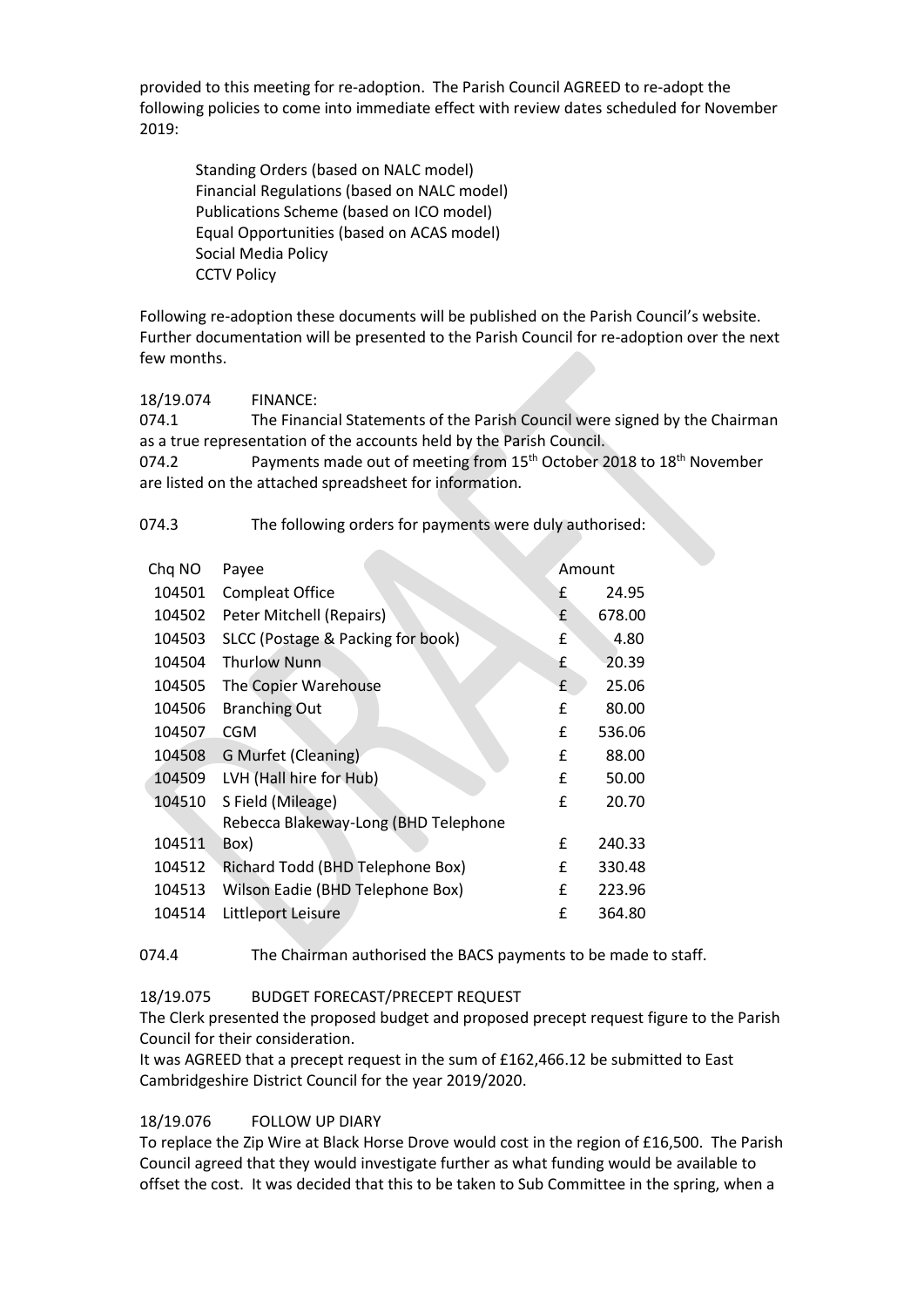full audit of all the play equipment could take place and perhaps a survey at Black Horse Drove as to the viability of replacing this piece of equipment.

# 18/19.77 DISTRICT COUNCILLORS' REPORT

Cllr D Ambrose Smith – Nothing to report

Cllr J Webber – Youth bid has been submitted with a follow up telephone interview to clarify what was in the application. So now just waiting to hear if successful or not Cllr P Cox – Nothing to report

Cllr C Ambrose Smith – A few meetings attended namely : Future of Policing with the Police & Crime Commissioner and the East Cambs Community Safety Partnership Board Meeting. The District Tourism Strategy meeting is taking place on 22<sup>nd</sup> November and Local Councils Conference taking place on 23rd November. Also part of the Panel for the Leading Lights awards at ECDC. A date for diaries insofar as on 27<sup>th</sup> November the Prince of Wales and Duchess of Cornwall will be visiting Ely to see the Thomas Parsons Charity Almshouses and the Stained Glass Museum. ECDC have been working with Clarence House organising this visit.

18/19.078 COUNTY COUNCILLOR'S REPORT Cllr D Ambrose Smith – Nothing to report

ITEMS FOR FULL COUNCIL ON 17<sup>th</sup> DECEMBER 2018 Nothing arising from this agenda.

There being no further business the meeting closed at 7.43 pm.

Signed: …………………………………………. Chairman

Dated: ………………………………………….